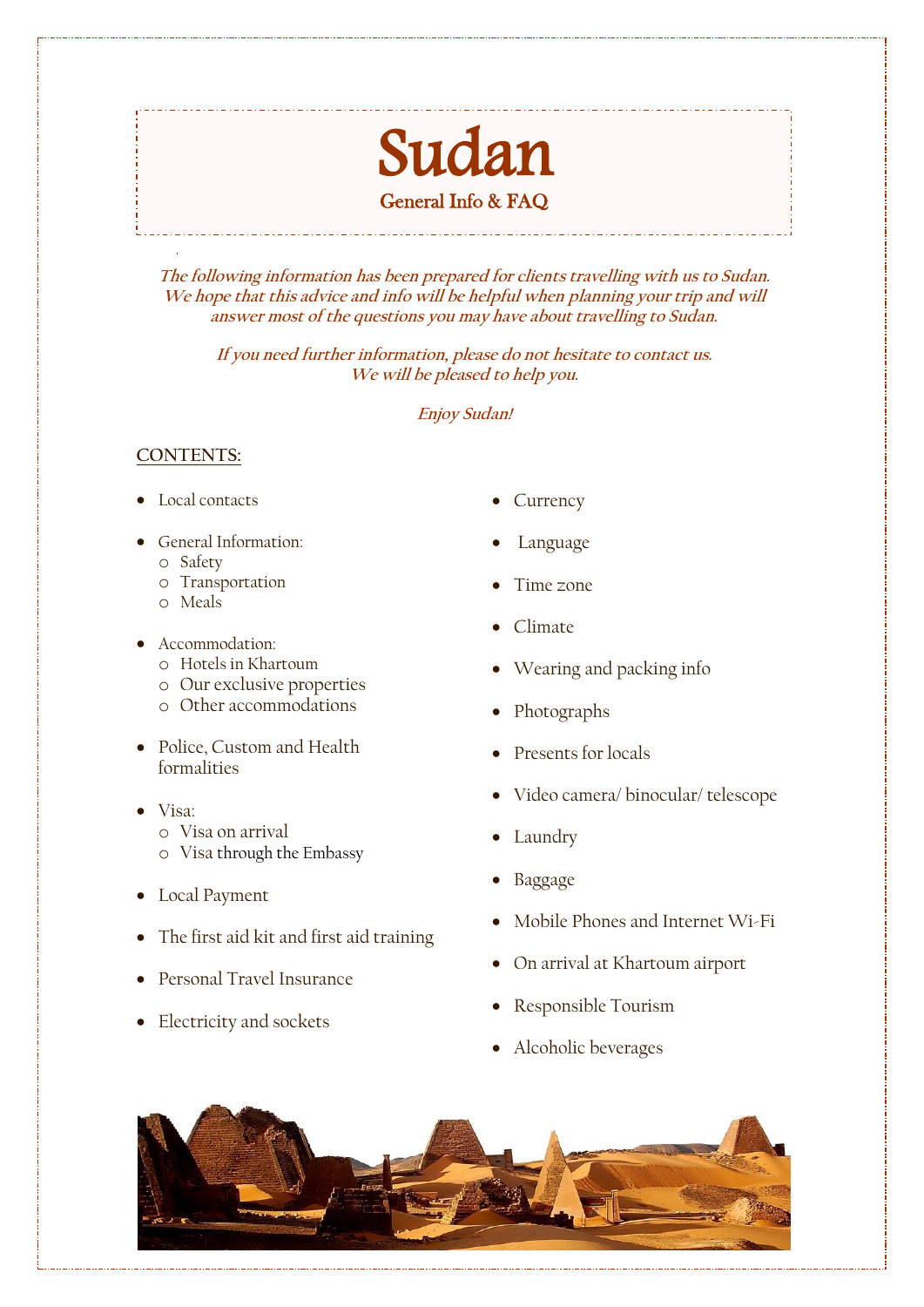## **LOCAL CONTACTS:**

**The Italian Tourism Co. Ltd –** 31st Street – El Amarat – Khartoum Tel. 00249-183-487961 - Fax 00249-183- 487962 *Mobile Mr.* **Ibrahim:** *+249 (0) 912195130 for emergencies only 24 h or 00249 (0) 922082745 or Mrs* **Carla:** *00249 (0)115182451 International 24hrs info service: 0039 331 5416663*

Your guide in Sudan: TBA

# **GENERAL INFORMATION:**

#### **SAFETY**

We operate in Northern Sudan, the area from Khartoum to the Egyptian border it is safe to travel -

#### **TRANSPORTATION**

In our journeys we use A/C 4WD cars (Toyota Land Cruisers and/or Toyota Hilux Double Cabin).

## **MEALS**

Cold lunches at midday picnic style (tomato, rice or pasta salad, cheese, ham, tuna fish, fresh fruit). The meals include international dishes as well as local food. The most common local dishes are: "full" broad beans soup, lamb; "chai", tea with spices or mint, very good and rich of flavour. Dinners are hot dishes including meat or fish, vegetables; pasta, rice or soup; fruit and dessert; tea and coffee available.

## **ACCOMMODATION:**

## **HOTELS IN KHARTOUM**

# **CORINTHIA – BURJ AL FATEH 5\*\*\*\*\***

Nile Road, PO Box 11042 Khartoum Sudan Tel: +249 (0)187 555555 Fax: +249 (0)187 555556

#### **AL SALAM ROTANA 5\*\*\*\*\***

P.O.Box 12290 Africa St. Khartoum Sudan Tel (00249) 1 8700 7777 Fax (00249) 1 8700 7788

#### **GRAND HOLIDAY VILLA HOTEL 4\*\*\*\***

P.O.Box 316 Nile Avenue Khartoum Tel (00249) 183 774039 Fax (00249) 183 773961

## **CITY FLATS HOTEL APARTMENTS 3\*\*\***

Building No. 2, Block No. 12 Street 49, Al Amarat Khartoum, Sudan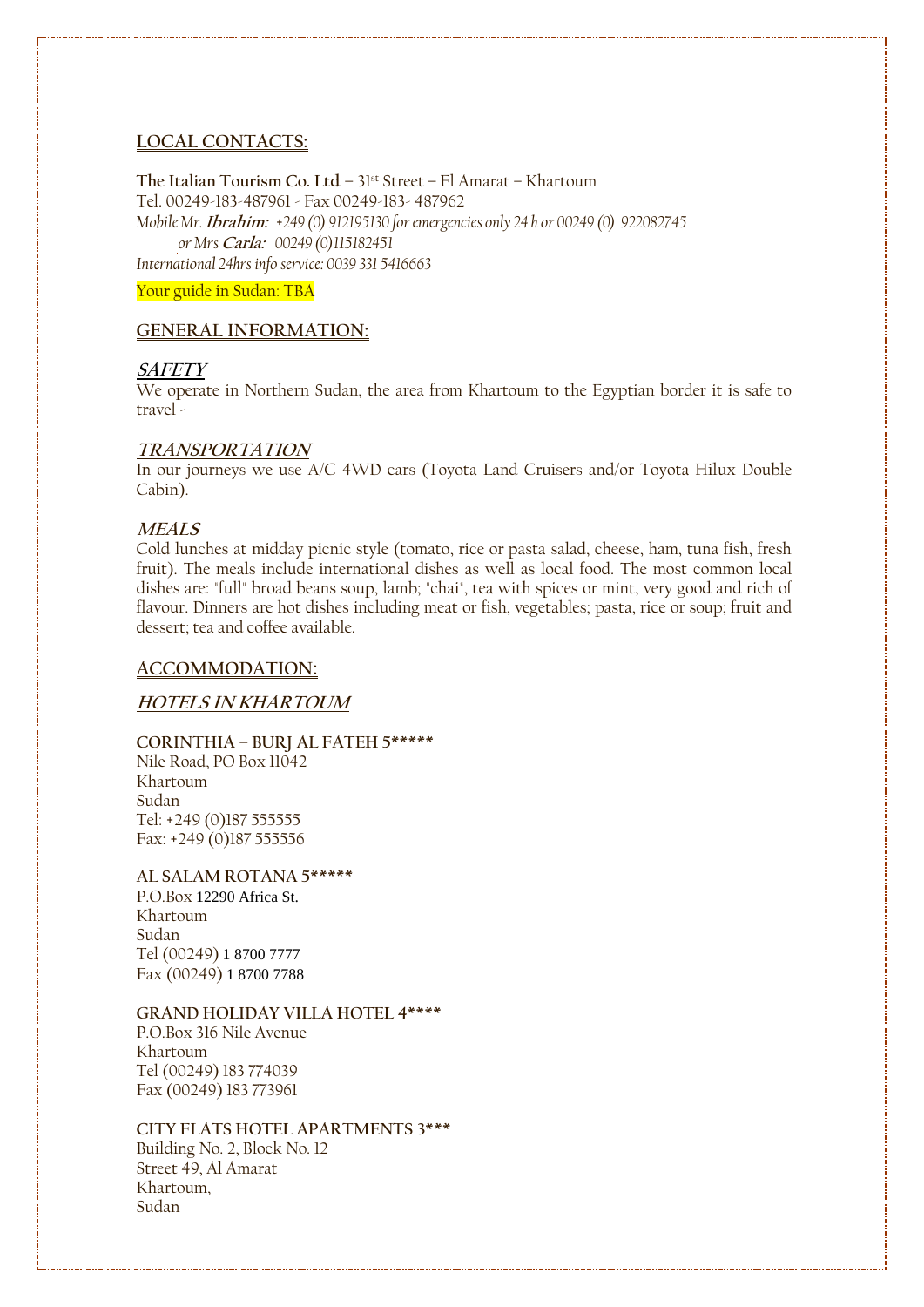Tel: +249 (0) 183 – 499344 or +249 (0) 183 – 499345

#### **ALHAM DREAM HOTEL 3\*\*\***

Khartoum 2, Almoftey Street Khartoum, Sudan Tel: 00249 (0) 183567585 – Mob: 00249924004003

#### **ACROPOLE HOTEL 3\*\*\***

Zubeir Pascha Str. 11111 P.O.Box 48, Khartoum Sudan Tel: +249 (0)183772860 or 83772518 or 83778483 **Fax: +249 (0)183770898**

#### **BOUGANVILLA GUEST HOUSE 3\*\*\***

339 Alryad Block 21 Abdala Altyeb Street, Khartoum Sudan Tel: +249 (0) 18 322 2104

#### **REGENCY HOTEL 3\*\*\***

Qasr St Khartoum, Sudan PoBox 1716 Tel (00249) 183 775971 Fax (00249) 183 779087

## **AL ASSAHA HOTEL**

Alamarat - Africa St. Front Of Indian embassy, Khartoum, Sudan Tel [+249 \(0\) 15 521 2121](https://www.google.it/search?q=assaha+restaurant+khartoum&ie=utf-8&oe=utf-8&client=firefox-b-ab&gfe_rd=cr&dcr=0&ei=VKt9WvLMKIOaX4vJhMAN)

## **OUTSIDE KHARTOUM**

**MEROE SAFARI CAMP (at the Pyramids of Meroe)** Tel: (00249) 915124871

**KARIMA NUBIAN REST HOUSE (in Karima near the Jebel Barkal)** Local Director **Abu Alas** Tel: +249 (0) 912823247 or +249 (0) 155745201

## **OUR EXCLUSIVE PROPERTIES**

#### **THE PERMANENT TENTED CAMP IN MEROE**

The Meroe Camp is located in Bagarwyia, (about 230 km. north of Khartoum) overlooking the beautiful pyramids of Meroe. Accommodation consists of 22 twin-bedded luxury and tastefully furnished tents (4x4 m) each one with its own private bathroom hut with WC, shower and washing basin – we provide towels and a small soap (no amenities) -. The Camp is located at 3.5 km from the Royal Necropolis. Each tent is equipped with a veranda with two comfortable chairs to relax in front of the astonishing view of more than forty pyramids. Electricity is supplied by a generator working from sunset till 11:00 pm (*Type C plugs, with two pins, 240 V*). The restaurant has an ethnic look and there is a nice terrace on top that overlooks onto the pyramids, where guest can enjoy cold drinks while watching memorable sunsets. The Camp is managed by an Italian manager with the help of experienced Sudanese staff. With this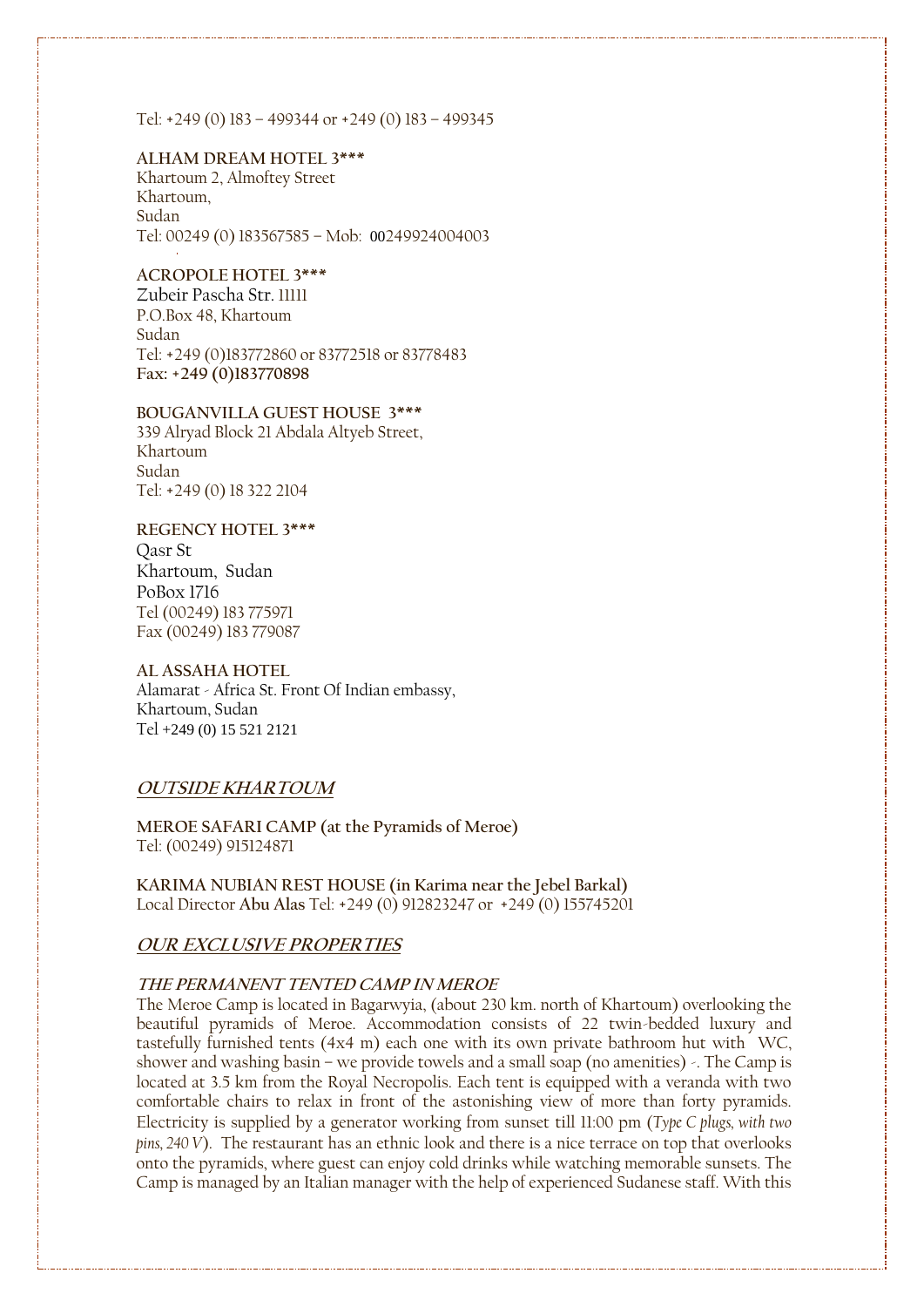permanent facility, this arid region of extraordinary archaeological interest and beautiful landscapes become accessible even to those reluctant to sacrifice their comfort.

## **Please note that during your stay in Meroe you will notice that some construction work is taking place behind the tented accommodation. This does not impact on the views of the pyramids and no work will be taking place during the night or early morning**

#### **THE NUBIAN REST- HOUSE IN KARIMA**

Karima is a small town located on the right bank of the Nile, close to the famous archaeological site at the foot of Jebel Barkal, south of the 4<sup>th</sup> Cataract. The town is a small, dusty and calm village, where a market takes place in the morning. The Nubian House is a charming small hotel built in the typical Nubian style just at the foot of Jebel Barkal, the holy mountain of the old Egyptian and Nubian Pharaohs. It is surrounded by a large private enclosure, with a nice garden and leisure area. Each of the 22 rooms is characterized by a peculiar Nubian door and has its own private bathroom and a pleasant veranda. The decor and finishing have been carefully selected. They come mainly from Italy and provide an elegant yet rustic charm. A reception, a restaurant and a living room with decorated walls complete the wonderful setting. The private bathrooms have WC, bidet, shower and washing basin – we provide towels and a small soap (no amenities) -The hotel is managed by an Italian manager with the help of welltrained Sudanese staff. All the buildings are made with local bricks covered by hand-spread clay plaster as used in the Nubian area.

## **THE EXPERIENTIAL PRE SET CAMP**

The camp is located in the magnificent area of Tombos, not far from the 3rd cataract amongst large granite boulders and pristine sand. There are 22 large South African - made canvas igloo tents 3 mt x 3 mt in size and over 2 mt in height. Inside there is 1 or 2 camp beds with proper matress and bed linen, a small bedside table and a nice mat on the floor. Outside there are a camping chairs where to sit and enjoy sunsets, starry nights or simply relax and read a book. Toilet paper, towels, soap, torch for the nights and clean water to freshen are also provided. Not far from the tents, on a sharing base, there are sitting desert toilets and "pump" showers. Meals are generally "buffet" style and are provided in a large restaurant tent. Here all the guests have the opportunity to share the meals while chatting about the adventures of the day. The camp is totally eco-friendly, the light is generated by the solar panels and all the fresh ingriedients of the delicious food come from the local nearby village market. On special request we can prepare the preset camp in different area of Sudan.

# **OTHER ACCOMMODATIONS**

#### **MARAWEELAND RESORT**

This is a 3 \*\*\* hotel located in Merowee, on the eastern bank of the river Nile opposite Karima. It is a nice and clean 86 on suite rooms hotel on the Nile River bank, with garden and swimming pool. There is a 20 min drive to reach the Jebel Barkal archaeological site temples/pyramids area.

#### **The Mobile Camps**

The mobile camps (bivouacs / wild camps) are prepared with the equipment on board of the vehicles. Accommodation will be in igloo tents  $(2,20 \times 2,20 \times 1,60 \text{m})$  with 5 cm thick foam mattresses. For the meals we use folding tables and chairs. Each pax is responsible of setting up his own tent. The guide and local staff will be glad to offer their help in case of need. All the kitchen equipment is available (cutlery, plates, cups, etc). A cook will be in charge of all the meals. Bowls for personal washing are available as well as enough water**.** NO sleeping bag, nor pillow or towels are provided during the wild camps. Please note that no generator is available while camping, so we suggest to bring an adaptator for car lighter and a portable recharger for batteries (like mobile phones) to charge directly from the car while travelling.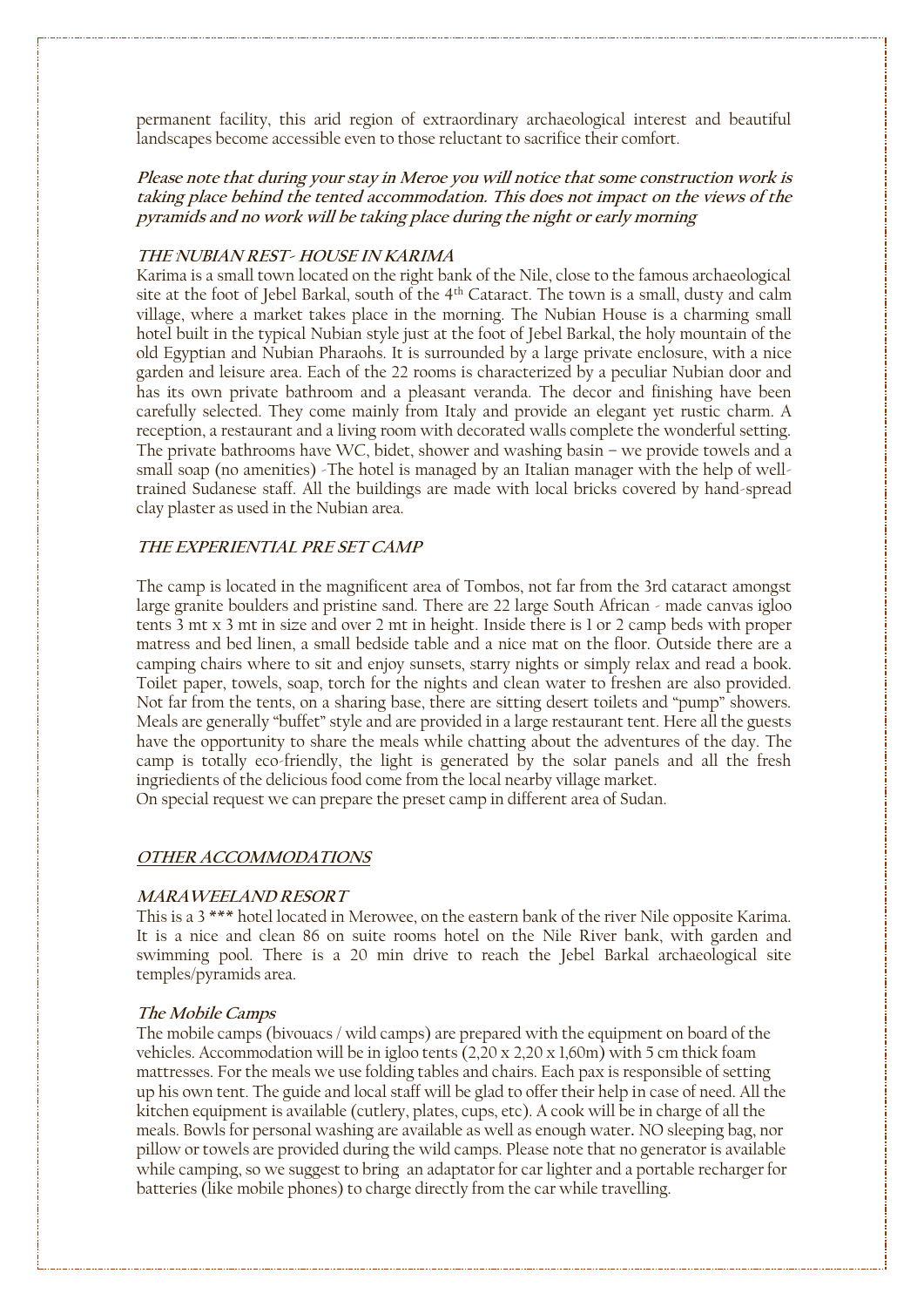## **Private Nubian house**

Typical Nubian house with some rooms with 2/ 4 beds each, veranda with other beds, western or long drop toilet, naturally sun heated water shower OR bucket water. Normally there is a generator working for a couple of hours, so people can charge the batteries from their cameras. A kitchen and a room for the driver is also available. The food will be prepared by our cook. Passenger must bring sleeping bag, pillow and towel. SGL cannot be guaranteed.

# **POLICE, CUSTOM AND HEALTH FORMALITIES**

To enter in Sudan it is necessary to have an entry visa prior arrival, obtainable through the competent Sudanese Embassy. The passport must not have Israel Visa. You will also need the following:

- Photographic permits: Not required for Tourist/Visit Visa
- Passport registrations: we arrange the registration.
- Passenger must bring I passport size photograph
- Archaeological Entrance fees we take care of these

No vaccinations are required, but it is advisable the malaria prophylaxis. During the winter (November to February) there are very few mosquitoes and the risk is very low, but we recommend contacting your local Health Centre to ask for advice. A first aid kit is available while on tour in our vehicles, but it is advisable to carry your own personal medicines in the hand baggage.

# **VISA**

All nationalities (except Egyptians over 49 years old and Egyptian ladies or children) must have a valid tourist visa to enter Sudan, we support/sponsor visas ONLY to passengers who are booked on our tours or have one of our representative with them throughout their stay in Sudan.

For the visa, we can follow two different procedure:

# **VISA ON ARRIVAL**

Mainly for American - Australians - New Zealanders citizens and countries with No Embassies. For this we need to receive a scan copy of the passport (which has to have minimum 6 months validity, 2 free consecutive pages and NO Israel visa or stamp) ideally two months before or no later than 20 days before travelling.

We make the due procedures for you in Sudan and when finish we send you a scan copy of the LANDING/ENTRY PERMITS that the clients must print out and show it when checking in for the Khartoum flight. FAILING TO PRINT THE LANDING PERMIT WE SENT, IT WILL BE DENIED BORDING THE FLIGHT TO KHARTOUM.

On arrival at the Khartoum airport they will have the visa sticker placed on their passports. The cost for the procedure to get visa on arrival is per person: 135 USD to be paid to us cash locally for the procedure we did in Khartoum + 100 USD (non US citizens) or 150 USD (only for US passport holders) to be paid cash locally at the custom officer, as cost of the visa itself. Bank notes should be newly issued (**not earlier than 2009**).

*What to do at the Khartoum airport when you have visa on arrival: When entering the Khartoum airport arrival hall please join the queue for PASSPORT CONTROL - make sure you have completed the ENTRY FORM (if not given out on the flight, please look for one in the arrival hall) - place the entry form completed, your copy of Entry permits in the passport and hand it out to the custom officer. When completed the passport control from the authorities you will be sent to another queue for the COUNTER VISA (this is located in the far right hand side facing the Passport control desks) - Here you will need to pay the 100 USD (for NON USA*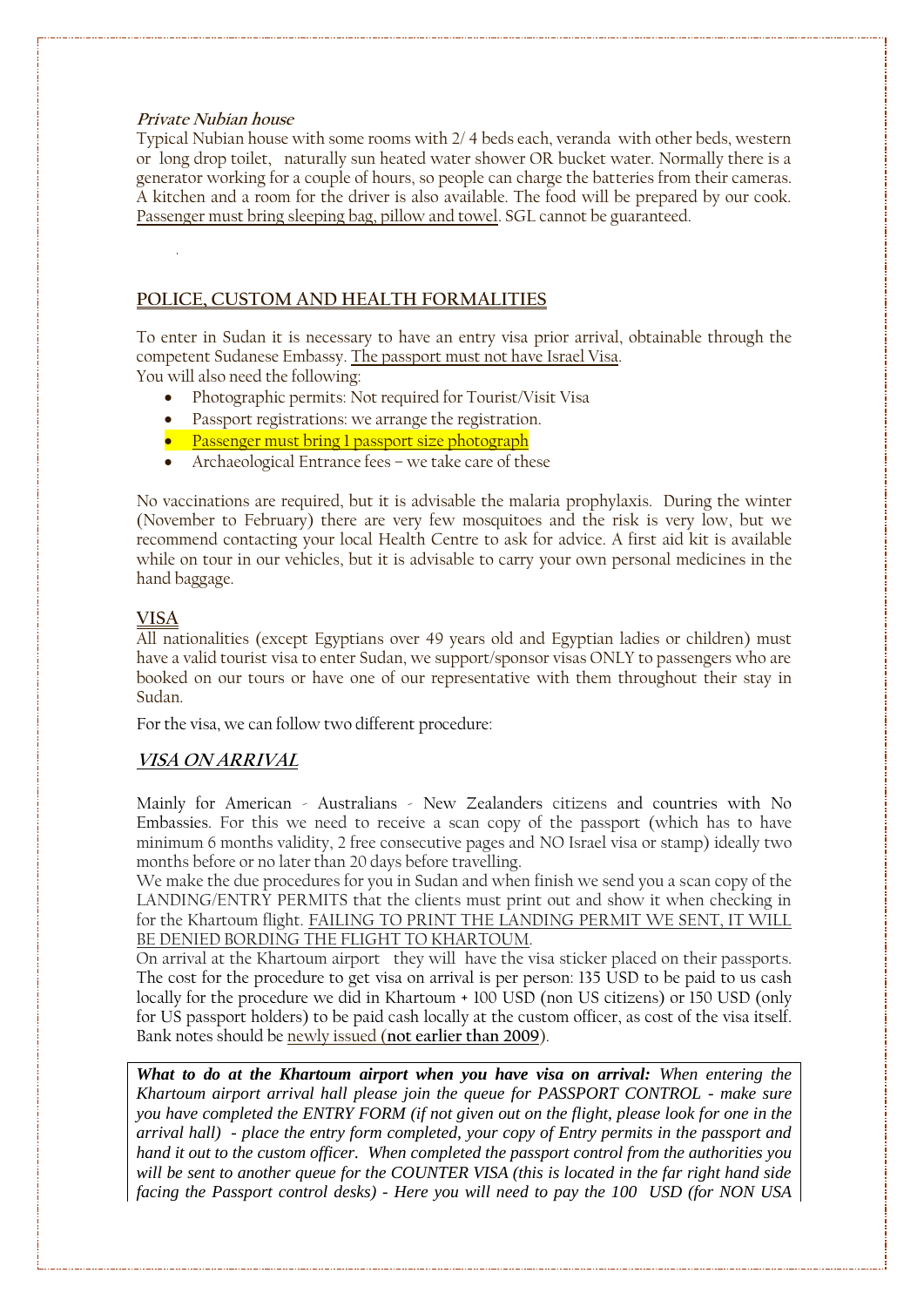*passports) or 150 USD (for USA passports) - pls bring one US\$100 + US\$50 banknotes issued no earlier than 2009). A receipt will be issued for the money you paid. The custom officer will tell you to wait until they put the visa sticker in your passport which eventually will be returned to you and only then you will be allowed to move on to the bag collection.*

A note on lines: *In Khartoum there are often long lines to have your passport checked by officials. Be prepared for potential delays on receiving your visa on arrival.* 

*For clients with VIP hall assistance: Upon your arrival in Khartoum airport look out as soon as you disembark the plane for a sign with your name on, you will be transferred to the VIP HALL where you will meet our local representative. The staff will take care of your visa on arrival and collecting the luggage on your behalf. In the mean time you will be waiting in a comfortable clean hall sipping tea and coffee. IF you have visa on arriva: Remember to take with you the print out of your "Landing Permits" and 100 (for NON USA passports or 150 USD for USA passports (pls bring one US\$100 + US\$50 banknotes issued no earlier than 2009). After receiving your passport stamped and your bags you will be assisted with your transfer to the Hotel.* 

A note on lines: *In Khartoum there are often long lines to have your passport checked by officials. Be prepared for potential delays on receiving your visa on arrival.* 

A note on baggage claim: *If customs will need to check the content of your bags you will be informed and transferred to the regular arrival hall to open the bag for inspection.* 

# **VISA THROUGH THE EMBASSY**

We will provide you with our invitation and then apply for the visa directly to the competent Sudanese Embassies, we still need to have passport copies of your clients. The costs for this procedure depends on the embassies.

## **BAGS INSPECTION**

The custom officer may need to check your bags and in this case you will be sent to a large room where you need to open the bag and let them make sure you are not carrying anything. Once cleared you can go.

## **WHERE DO YOU MEET US?**

Our representative will be waiting for you just outside the glass door **ON THE RIGHT** when exiting the secure area of the airport after collecting your bags, there will be a sign with your name or your agent logo.

On the top of this info sheet you can find the telephone numbers that you can call in case of need. Do not hesitate to call us, we are here to assist.

## **LOCAL PAYMENT**

The archaeological entrance fees and passport registration are normally quoted separately in USD in our itineraries.

We are now forced to ask to bring these fees cash in USD directly to Khartoum and give them to our guide on arrival in Sudan. The reason for this is that it is now compulsory for everyone to pay these fees in hard currency (USD) and no more in SDG.

In addition we would like to recommend to bring the correct amount as stated in our information, newly issued bank notes (**issued not earlier than 2009**).

## **THE FIRST AID KIT and FIRST AID TRAINING**

The first aid kit on our cars will contain medicinal useful for wounds, traumas as below:

Disinfectant, cicatrizer (*for scar*), burn ointment, cream/balm for trauma treatment, bandage, sterile dressing, Band-Aid, absorbent cotton and thermometer.

So we kindly recommend our guests to bring all the other personal or generic medicines that are not here included.

# **All our guides are first aid trained**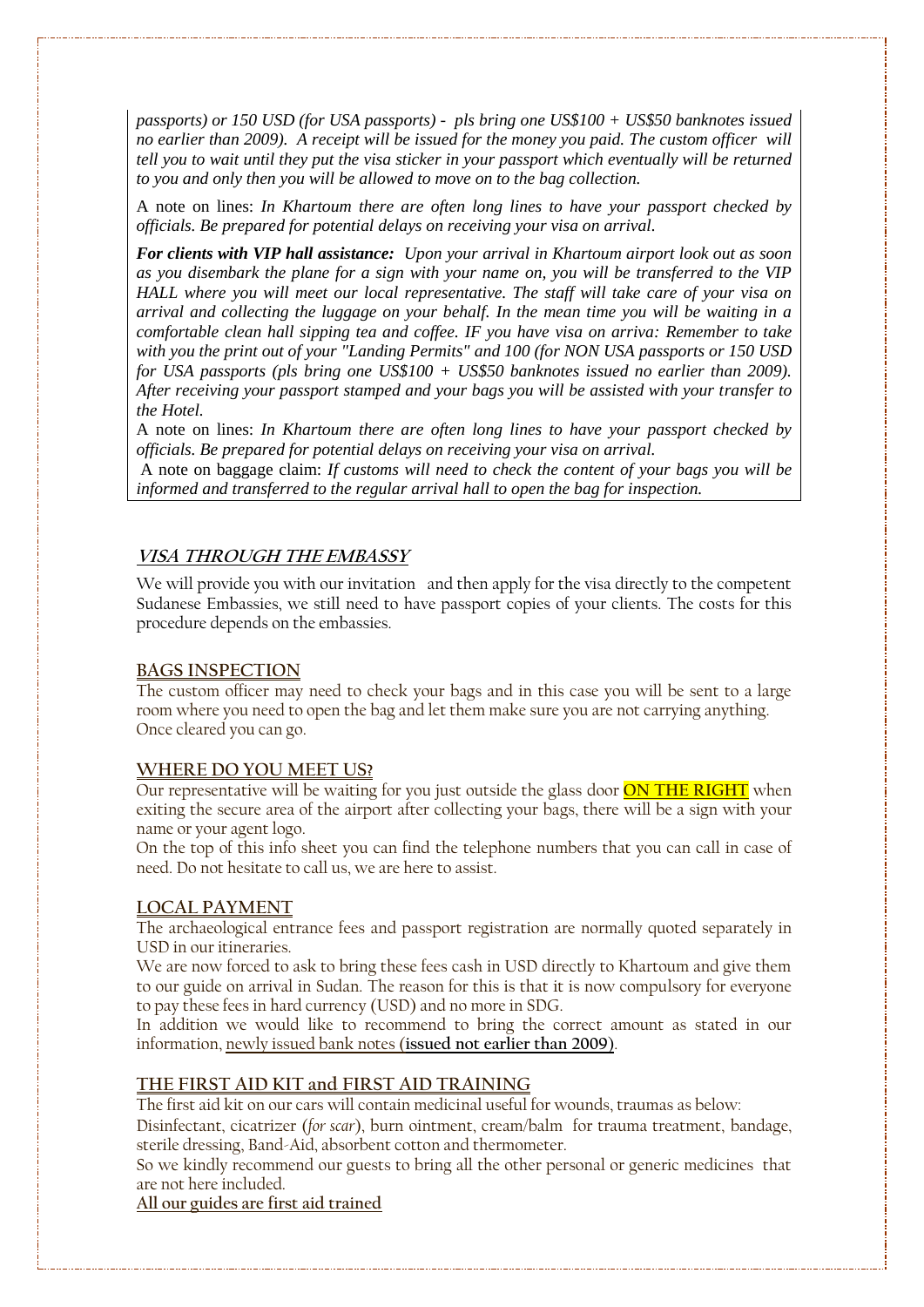# **PERSONAL TRAVEL INSURANCE**

Everybody travelling in Sudan must be covered by travel insurance.

# **ELECTRICITY AND SOCKETS**

Type C,G and D plugs; 240 V; 50 Hz





Electricity availability:

- o At our Nubian Rest-House in Karima 24 hours available
- o At our Meroe Camp electricity is supplied by a generator working from sunset till 11:00 pm (*Type C plugs, with two pins, 240 V*)
- o Wild Camps: please remember to bring an adaptor for car lighter and a portable recharger for batteries (like mobile phones) to charge directly from the car while travelling.

# **CURRENCY**

The currency in Sudan is the New Sudanese Pound, the present value is: 1 Euro = 54.67 SDG – 1 USD = 47.65 SDG (Jan2019). There is a Money exchange bureau either for Euros or USD at the airport (recommended), in Khartoum city centre or at the hotel in Khartoum.



Please note that only new USD are accepted in Sudan.

**Please note that credit cards and debit cards are NOT accepted in Sudan.**

# **LANGUAGE**

The official language is Arabic; in the Nubian region it is also used a local dialect different from Arabic. Very few people speak English.

# **TIME ZONE**

After 17 years Sudan has decided to adopt once again the Daylight Saving Time. This means that the official time from 1 Nov is GMT +2.

Please double check your flight schedule in order to inform us promptly of any changes. Please also note that our tours will start, according to the day, between 7 and 8 am since sunset will now be between 17.00 and 17.30.

# **CLIMATE**

The Northern Sudan regions have a desert climate, with high thermal range between day and night. For a trip the best periods are the winter months, from October to the end of April, with a dry and sunny climate.

The ranges of temperatures are:

- October/November and March/April: 30°-38° C

during the day, 12°-18° in the night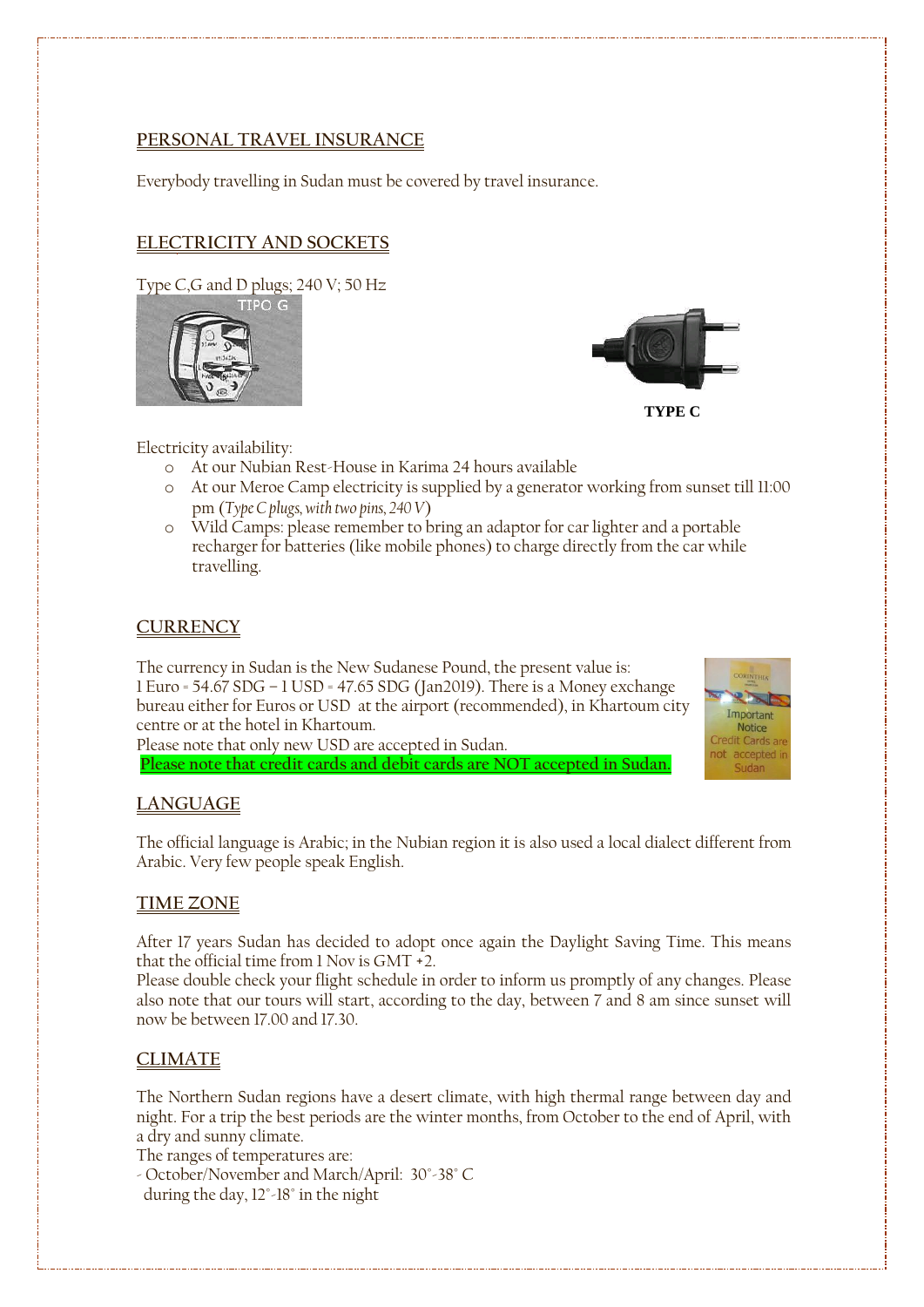- December/January/February: 25°-30° C during the day, 5°-10° C in the night The humidity fluctuations are between 20%-40%. No clouds or rains in these months.

Khartoum may be more humid than the other areas where our tours travel in.

From February to end of April (and occasionally even earlier) there may be lots of "nimitti" which are small, harmless, but extremely annoying flies in the north (Tombos, Soleb area) – these flies are the ones that make the pollination of the palms. We will provide fly nets to wear over the face, and the tour leader will recommend to wear long sleeves top.

# **WEARING & Packing info**

We suggest light clothes for the day and some warm items for the winter nights.

No shorts for both men and women – No sleeveless tops for the ladies – Sudan is a not an extremist Muslim country, there is no need to cover the women hair (but the hat for the hot sun is recommended) however it is nice practice not to show the legs (long trousers or long skirts are recommended) or wearing clothes which are too tight.

Remember the following items: hat, sunglasses, electric torch with spare batteries, wet tissues, sun screen lotion. Bring your own shampoo, conditioner and shower gel.

## **PHOTOGRAPHS**

We remind you that it is not allowed to take photographs of military items, airports, bridges, official buildings and in the markets. In Khartoum also there are often problems with Islamic fundamentalists to take photos of the town. We suggest, in case of any doubt, to ask the tour leader. You will take amazing photos in Sudan following the rules.

# **WOULD YOU LIKE TO TAKE SOME PRESENTS FOR THE SUDANESE PEOPLE?**

Sudan is a developing country and most people are living a very simple life.

The people of Sudan are very welcoming and friendly, normally they do not ask or beg and we aim to keep the country as virgin as possible for as long as we can, we wish to keep on travelling "light" enjoying the beauty of the country without changing its people.

If you wish to bring small gifts to give to the locals we recommend pens, pencils or markers for children / these gifts are NOT to be given directly to children but to the teachers when visiting schools or to your guides who will ensure that these gifts are given to needy children.

As everywhere in the world, ladies loves perfumes and creams so you could bring small samples of perfumes or creams (the one you normally gets for free at shop will be fine).

On our tours most probably you will visit **Tarabil School** close to our Meroe Camp, to show you how much is our commitment to Sudan...as you can see from the attachment or on website <http://www.amicidelsudan.org/index.php/en/> we proudly support the *NGO Friends of Sudan* and do our best in giving children and their families a better future, as you can imagine, for us Sudan cannot be just business.

If you have dismissed clothes we normally collect them and then we bring them to some refugees' camps.

Normally our guides purchase on behalf of the group extra fresh fruit and we give it when we visit nomads in the desert (they have not much access to fresh fruit).

We prefer having the local guides to give the gifts to nomads or local families we visit, on behalf of the travelers to ensure that locals do not start asking gifts to travelers which can be quite annoying in some countries.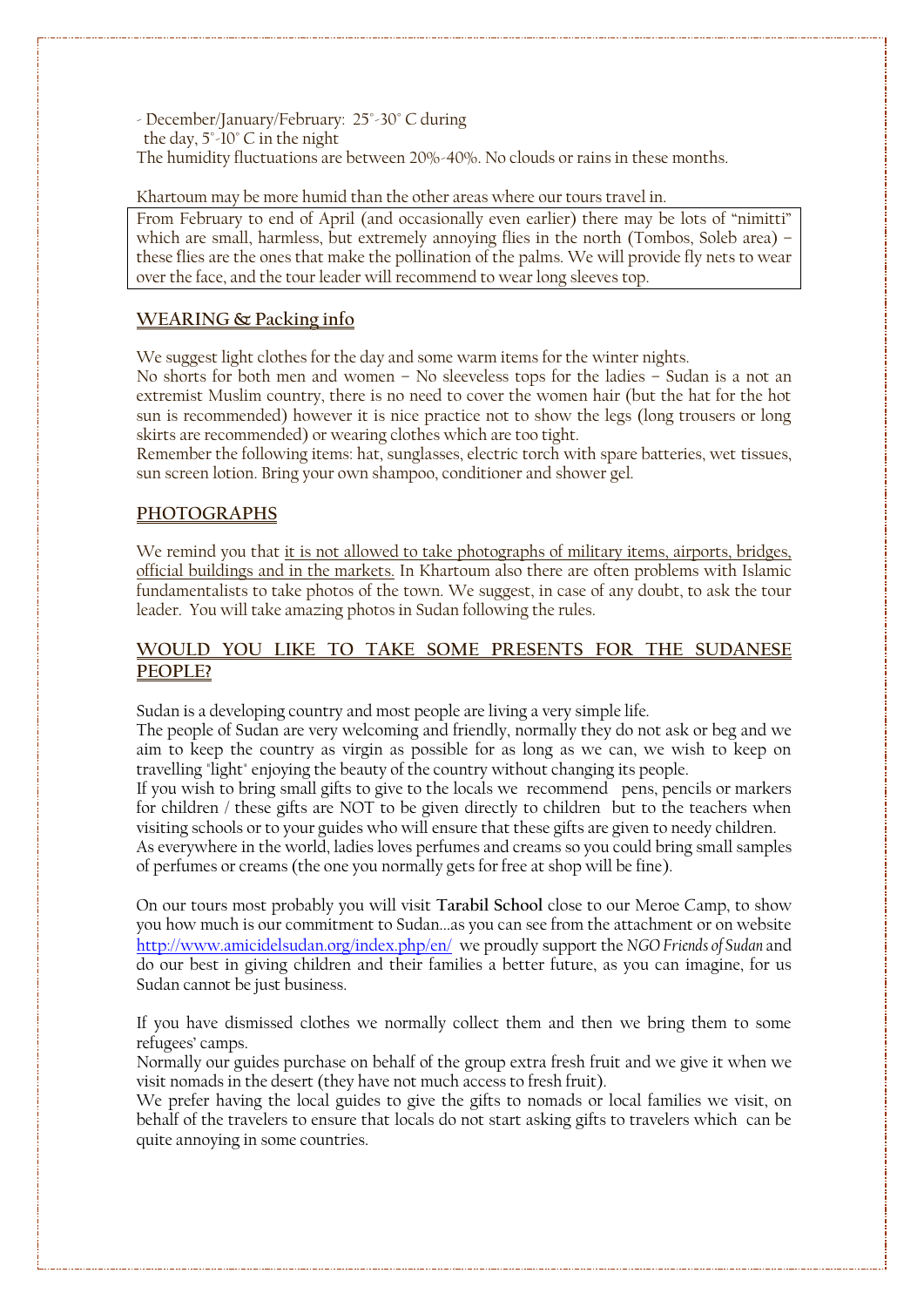# **VIDEO CAMERA / BINOCULAR / TELESCOPE**

A special permit is required for filming the archaeological sites. If you carry a traditional/professional video camera it might be that it will be required to pay an extra tax, which varies according to the number of sites included. This procedure can take a while to be organized therefore we require the clients to let us know well in advance.

There can be problems in introducing professional Binocular lenses in Sudan, Custom might not allow this item to enter the country, if so they will keep it at the airport and issue a receipt in order to have it back when leaving the country.

Most Telescopes might not be allowed in the country. If the custom confiscate them they will issue a receipt for the item and return it when leaving the country.

# **LAUNDRY**

Laundry service is available at Meroe Camp and at the Nubian Rest House in Karima. Please note that we are in an Islamic country and underwear and socks will not be washed.

# **BAGGAGE**

It is recommended to carry soft baggage, to make the arrangement in the cars much easier. The weight should not exceed 15 Kg per person.

## **MOBILE PHONES and INTERNET- WIFI:**

The coverage for Mobile Phones is constantly improving in Sudan. In the major centres and when on main tar roads there is mobile coverage.

Internet and WIFI is available in all the Khartoum hotels - outside Khartoum there are some Internet cafe - If you wish to have connection outside Khartoum we can purchase a local sim card with GB for you.

Wi-Fi at our Nubian Rest House in Karima is limited to the restaurant and terrace area, due to high congestion in the local line the WI-FI signal is working primarily in the late evening/night/early morning only.

At the Meroe camp WI-Fi works only in the restaurant and veranda area, Signal is normally quite good.

# **ON ARRIVAL AT THE KHARTOUM AIRPORT**

There can be long queues to have the passport checked by the officers, and there can be further delays for "visa on arrival" – if this has been previously organized – everybody must have a valid visa to enter Sudan.

After the passport control you will proceed to the bags collection and also for them to be delivered there can long waits.

Once you collect the luggage you will be asked to show your bags receipts and you may also be asked to have your bags manually checked by the airport officers. This is quite normal, they just need to be sure that there is nothing illegal for Sudan inside, like alcohol, pornographically magazines etc. (please note that some normal magazines we read in our own countries may have some images of undressed public characters...and this may be considered inappropriate) – the custom would simply not allowing them inside the country.

Our representative will meet you just outside the glass door **ON THE RIGHT** with a sign with either your name or group name on it.

## **RESPONSIBLE TOURISM**

We are committed to protect the environment, its resources and the people of Sudan. It is quite difficult to do so in Africa, however in our tours, we are trying our best to minimize the production of non disposable rubbish, we try to be as "green" as possible and to preserve the friendliness of the Sudanese people.